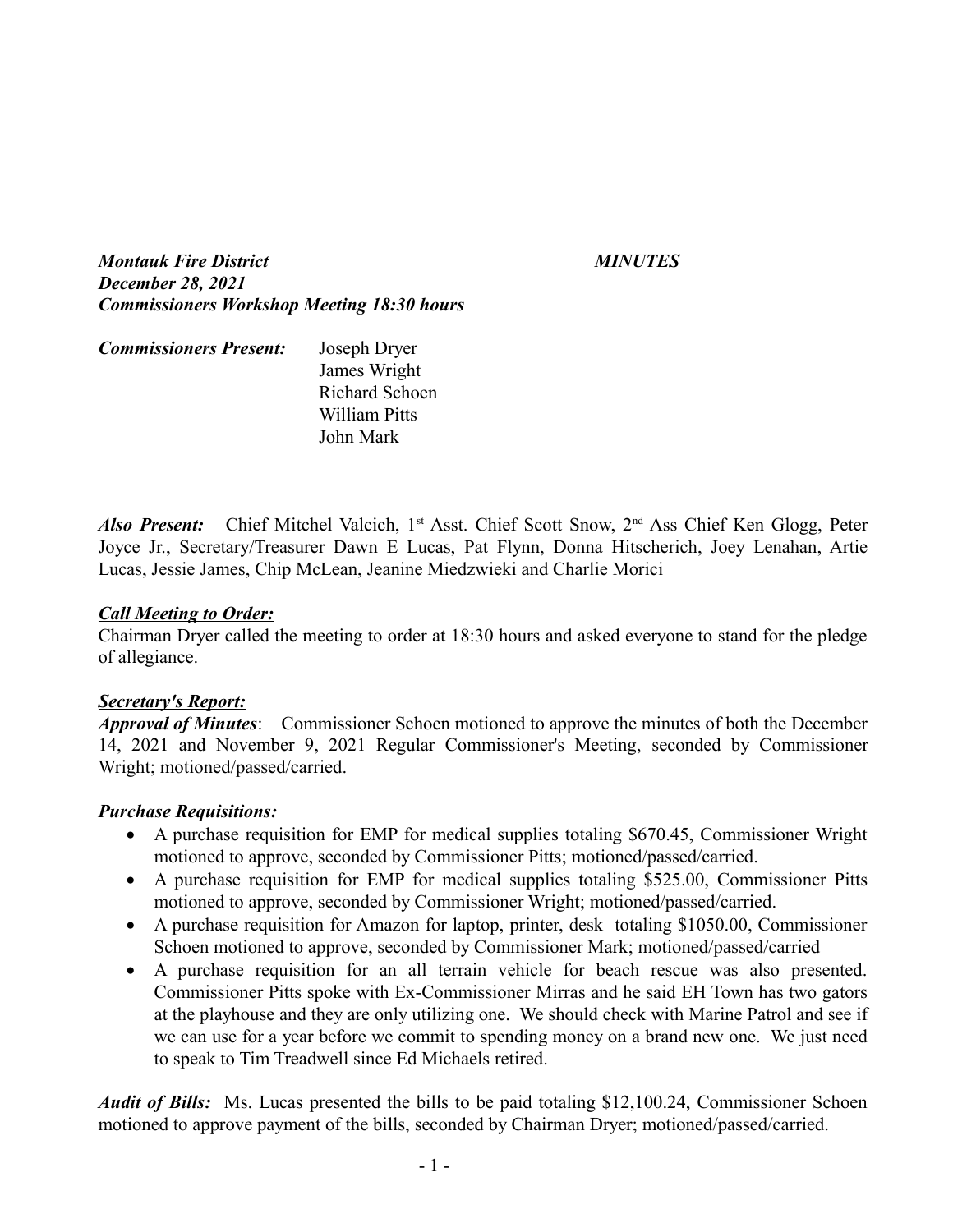*Treasurer's Report:* as per Commissioner Mark- NO REPORT

## *Workshop Topics:*

*Updated Controlled Substance Plan:* This was tabled from last meeting. The plan needs to be approved by the board then the hospital and finally the medical director. Commissioner Mark would like time to review both the old and new before he approves. As per Commissioner Wright, Ms. Lucas will email plans for board to review before next meeting.

*Executive Session:* Commissioner Schoen motioned to go into Executive Session at 19:23 hours regarding litigation, seconded by Chairman Dryer; motioned/passed/carried.

Chairman Dryer motioned to go back into Regular Session at 19:53 hours, seconded by Commissioner Schoen; motioned/passed/carried.

*Service Awards, actually Performance Bonus:* Commissioner Pitts found out while talking with Walter that Montauk is the lowest paid district on the east end for their paid ALS respsonders. Found out Amagansett gave their paid staff a \$4 an hour raise, which is still behind Springs. Walter came up with a bonus idea and then Chairman Dryer checked with the lawyer and he said as long as its called a performance bonus and put through payroll, we can proceed. Commissioner Pitts motioned we do this program and incorporate the custodians and secretary, seconded by Commissioner Wright, Commissioner Mark is strongly against rewarding the paid staff based on their behavior this year and the fact we already gave them a very nice raise for next year; motioned/passed/carried.

# *Chief's Report*

- · Refreshers were completed at last fire school. Might have some that did not refresh.
- · 9-3-5- any resolve with the pan issue under it. Commissioner Pitts stated John is waiting on a bunch of parts.
- · 9-3-4- rear suction and light bar- parts are on order.
- · 9-3-1- scene lights and rear recessed light are on order.
- · 9-3-9- waiting on a decision to be made on what the company wants to do.
- · 9-3-2- replacement of winch done

· Co4 is still requesting 9-3-81 to be located here at firehouse instead of substation, this is being looked into more.

· Two new members to be voted into department at January meeting, Jason Fuerente and Robert Friedberg, also 5 new Junior members.

· Chief wants to flow test all the new hydrants that were installed. Ms. Lucas will contact SCWA and look into.

· Chief will work on getting rid of the Class B foam and replace with class A foam.

· Chief Valcich and Commissioner Pitts will take 9-3-81 to Ocean Graphics for them to apply the donated by info on the tailgate.

- · 100 N95 masks was asked to be ordered at last meeting. Ms. Lucas stated we have them.
- · Lights in ambulance bay still an issue, but being looked into.
- · New Ambulance Committee was given to Commissioner Pitts.
- · Yaphank training for 2022 was discussed at last Commissioner Meeting.

· Chief Snow is working on the SCBA's, met with both MSA rep and SCOTT rep at the firehouse to explain the differences. He presented all the pro's and cons to each fire company and they all want to go with the SCOTT Packs. Chairman Dryer asked if we had any real problems with the MSA packs in the last 20 years, Chief Valcich said no, just routine maintenance. From what he has heard the newer models of the MSA are more complicated and need more routine maintenance. Chief Snow stated the